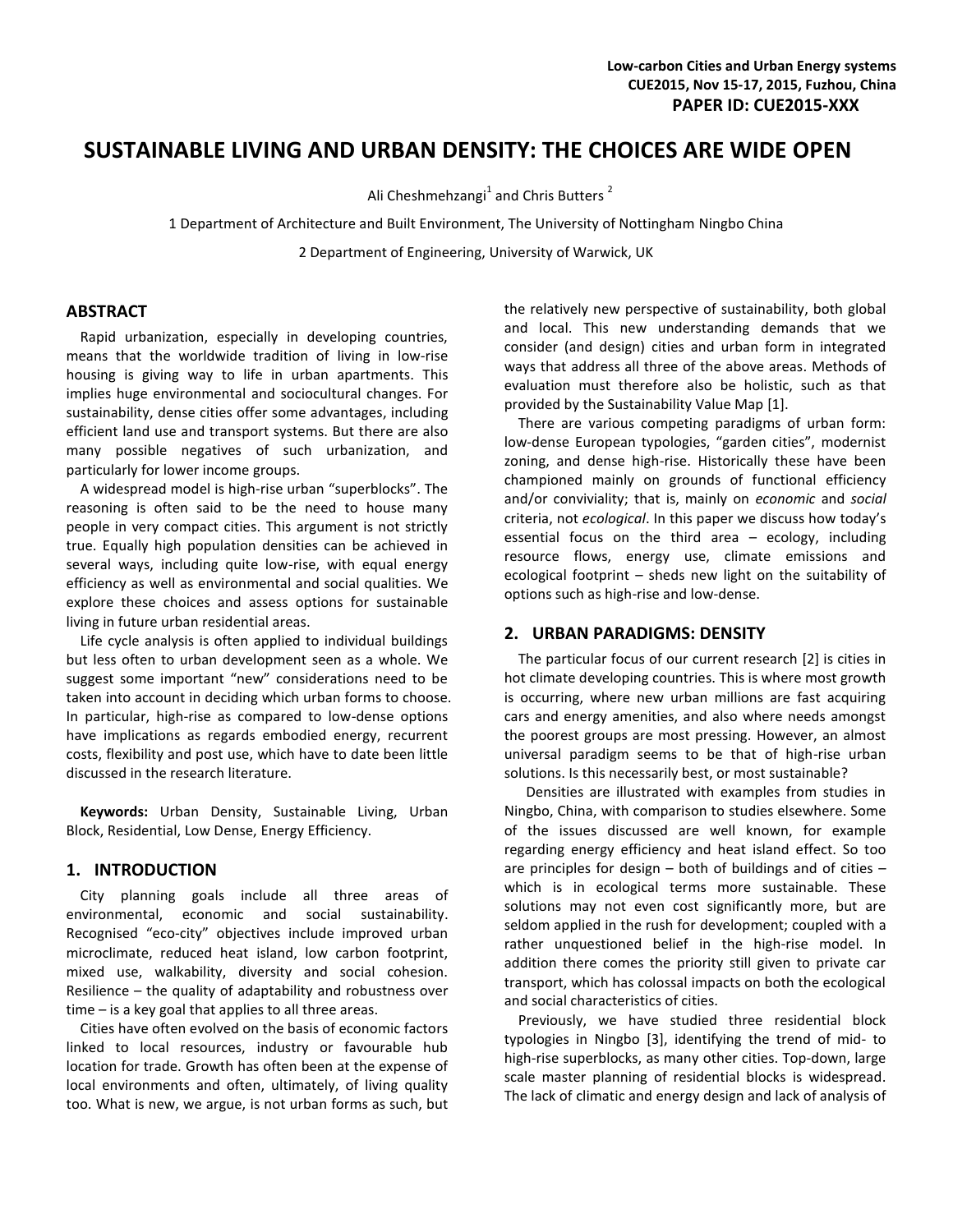how residential blocks are shaping social qualities in our cities are main concerns of our study.

Many studies such as [4] and [5] provide detailed insights into how various typologies perform – whether in energy, economic or social terms. In China, cities are increasingly high-rise with large gated superblocks. But this choice is crucial to issues of sustainable living, urban energy and microclimate. We have explored density comparisons from various sources (Table 1) showing typical differences in average building height and Floor Area Ratio (FAR) of various typologies, as well as Surface Coverage (SC). The superblocks are common in China and often offer very limited mixed use. The high-rise blocks cover less of the surface; but whilst their FAR and hence population density is up to twice that of older, traditional neighborhoods, it is not more than that of low-dense ones such as typical European city blocks.

**Table 1** Urban Density Comparisons (Source: the authors [3], for Europe [4] and for Jinan [6])

| Urban Typology                  | <b>SC</b>     | <b>FAR</b>  | Average<br>height |
|---------------------------------|---------------|-------------|-------------------|
| 1. Ningbo low-dense traditional | 0.50          | 1.4         | 2.4               |
| 2. Ningbo 6 storey block        | 0.23          | 1.2         | 5.0               |
| 3. Ningbo high-rise block       | 0.17          | 2.6         | 15.5              |
| 4. Jinan low-dense traditional  | 0.54          | 1.2         | 2.2               |
| 5. Jinan grid 1920s             | 0.31          | 1.7         | 5.8               |
| 6. Jinan enclave 1980s          | 0.34          | 1.8         | 5.3               |
| 7.Jinan superblock 1990s        | 0.22          | 2.0         | 10.1              |
| 8.Europe, detached housing      | $0.10 - 0.30$ | $0.2 - 0.7$ | $1.5 - 2.5$       |
| 9. Europe, row/terrace housing  | $0.15 - 0.35$ | $0.5 - 1.0$ | $2.0 - 3.0$       |
| 10. Europe compact city block   | $0.35 - 0.55$ | $1.5 - 3.5$ | $4.0 - 6.0$       |
| 11. Europe slab housing         | $0.15 - 0.40$ | $0.6 - 2.0$ | $3.5 - 6.5$       |
| 12. Europe modernist high-rise  | $0.10 - 0.25$ | $1.0 - 2.5$ | $8.0 - 14.0$      |

#### **3. CITIES IN DEVELOPING COUNTRIES**

The megacities of hot climate developing countries, where air conditioning is spreading very rapidly, are experiencing increasing urban heat island effects. Crowded conditions and lack of energy amenities may, in a warming world, lead to very poor living conditions and increasing mortality. And whereas *high quality* high-rise may provide satisfactory living conditions, *low cost* high-rise may often lead to little better than "vertical slums".

In particular for lower income groups, low-rise may offer advantages both in terms of ecology, costs and community. In eco-technical terms, low-rise buildings allow for simpler materials and passive climatic solutions, which are a key to economic eco-design. In economic terms they can be low cost. As evidenced both by traditional city neighborhoods and recent successful European eco-districts, they can offer variety, user satisfaction and social cohesion.

Whilst high-rise may be necessary in some city centers, land use is not the real issue since high densities may be achieved in quite low-rise. Importantly, this is not about "going back" to outdated models; rather, there is good reason to revisit and refine low-rise concepts in the new light of sustainability. Some of these are briefly outlined below.

#### **4. CASE STUDIES: URBAN BLOCKS, NINGBO**

In a typical urban area of Ningbo of around 1.5 $km^2$ , comprising mainly residential blocks, we can note a variety of urban layouts (Figure 1 and Table 2).



**Figure 1** Study area of Yinzhou District, South Ningbo. Highlighted blocks indicate current occupancy below 70%.

| <b>Table 2</b> Urban Block details and typologies |  |  |
|---------------------------------------------------|--|--|
| (Source: the authors)                             |  |  |

| block | <b>Status</b>             | Occupancy<br>Level | Typology                   |
|-------|---------------------------|--------------------|----------------------------|
| A     | Completed                 | Very low           | Commercial + mixed use     |
|       |                           |                    | (no residential)           |
| R     | <b>Under Construction</b> | n/a                | Commercial + mixed use     |
|       |                           |                    | (no residential)           |
| C     | Mostly completed          | Occupied           | <b>Public Services</b>     |
| D     | <b>Under Construction</b> | n/a                | Proposed residential       |
| F     | Completed (from           | Fully              | Residential + commerce     |
|       | earlier date, ca 1990)    | Occupied           | on street edge             |
| F     | Vacant (continuous        | n/a                | n/a (possibly reserved     |
|       | development from E)       |                    | for residential)           |
| G     | <b>Under Completion</b>   | Not yet            | <b>Public Services and</b> |
|       | (last phase)              | occupied           | Commercial                 |
| н     | Completed ca. 2005        | Most               | Residential + commercial   |
|       |                           | occupied           | on street edge             |
|       | Completed                 | Occupied           | Local Library              |
|       | Completed in 2012         | Low                | Residential + commercial   |
|       |                           |                    | on street edge             |
| K     | Completed in 2012         | Very Low           | High-end residential       |

All except block E are recent blocks. Most incorporate a few retail and mixed-use amenities such as shops, banks and food outlets. At present many have low occupancy due to rapid growth. Blocks E and H are two distinctive typologies of low-rise and high-rise respectively (Figure 2), with similar surface coverage of 0.23 and 0.17 (Table 1). The 6-floor block (E) has a fairly dense grid pattern with only a few internal green spaces. The newer high-rise block (H) has residential towers grouped around large green spaces. Both have some commercial units along the main street edges.

In the 1990s there were few cars; available surface areas in block E are now largely filled by cars. The newer block H,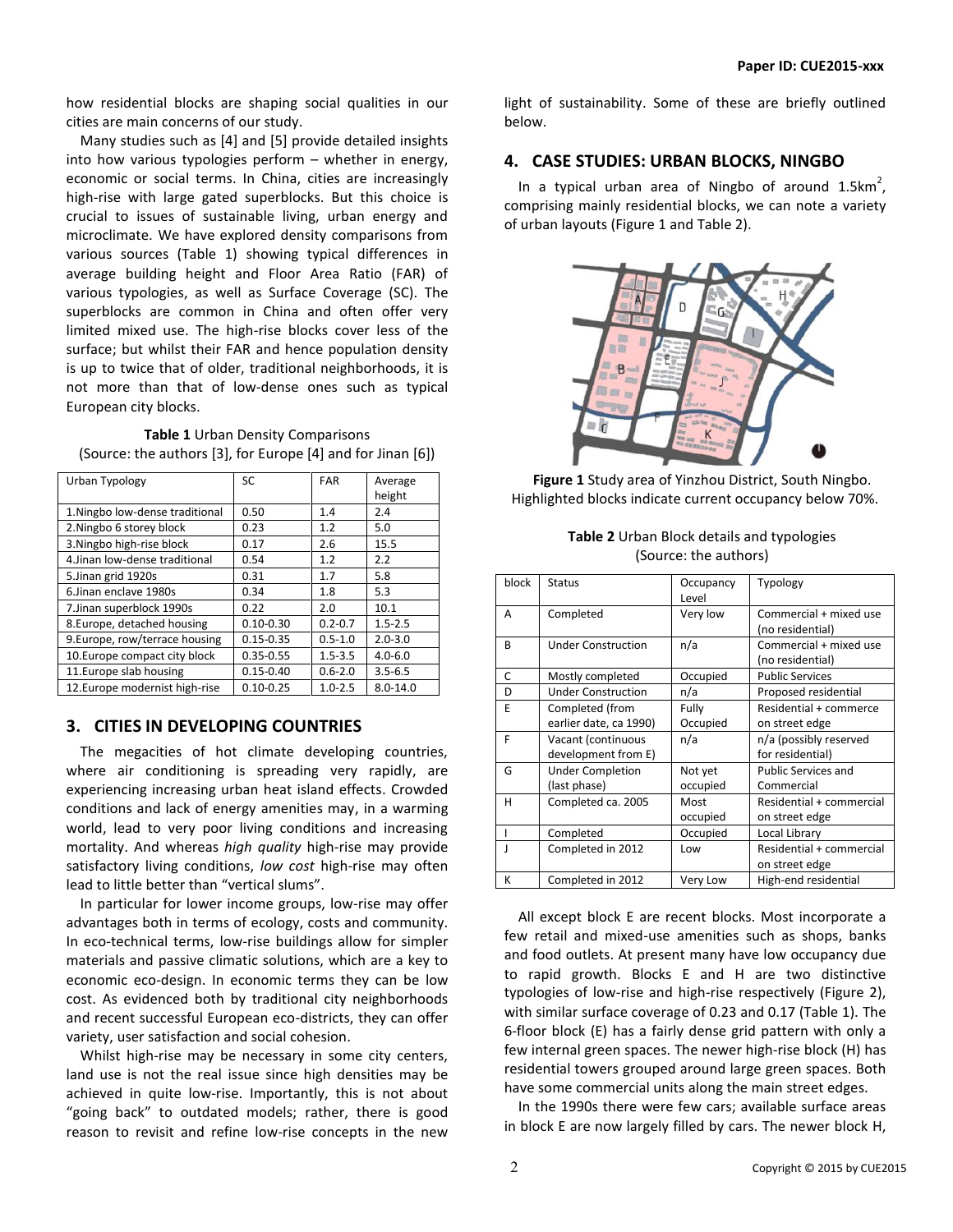on the contrary, has very extensive underground parking. According to our preliminary LCA study, the resources footprint of this is almost as large as that of the buildings themselves. The hidden cost of these infrastructures is also considerable as part of embodied energy and carbon for such development scenario.



**Figure 2** Block E (left) and block H (right) showing height differences, densities, and indicative summer wind flow.

Table 3 below compares the spatial layout, density and some performance features of these two blocks.

**Table 3** Comparison of Blocks E and H

|    | Spatial Layout         | Density            | Performance               |
|----|------------------------|--------------------|---------------------------|
| F. | One main communal      | FAR 1.2; SC 0.23   | Cross ventilation for all |
|    | space; minimal green   | Compact building   | units; with low energy    |
|    | spaces between the     | layout of 10m unit | consumption, 1-2 AC       |
|    | units; surface parking | width and 17m      | (air conditioning) units  |
|    | (very limited).        | between units.     | per apartment.            |
| н  | Public and private     | FAR 2.6; SC 0.17   | Mix of 1-sided and 2-     |
|    | communal spaces,       | High-rise and      | sided ventilation; some   |
|    | major green spaces,    | clustered layout,  | poor daylighting;         |
|    | underground and        | 25m deep blocks    | higher level of energy    |
|    | surface parking (for   | with 25-150m       | consumption, 2-4 AC       |
|    | most not all units).   | between units.     | units per apartment.      |

### **5. DISCUSSION**

Powerful arguments can be found both for and against the "compact city" idea, which has been widespread in recent years. Whilst it enables efficient public transport, it also means a "compact" concentration of "negatives" – such as pollution, heat island, noise and congestion. However, it is in particular with regard to aspects such as energy and climate, that new arguments appear which are in favour of low-dense options; hence our argument that we need to revisit these. Holistic urban design, including a complete life cycle view, provides some powerful arguments about the relative benefits of low-dense and high-rise. Let us consider the following points:

5.1. An equally high *overall population density* (FAR or dph) is achievable with low-rise; typical blocks in cities like Paris have a FAR of over 3,0 and even 4,0 – higher than the super blocks in Ningbo and many similar cities.

5.2. As regards thermal energy efficiency, the *overall building form* or surface-volume ratio in high-rise is in general no more compact than low-dense.

5.3. *Building services and shafts*, especially for ventilation, lifts and stairs, tend to take up excessive amounts of costly space in very high-rise buildings.

5.4. As regards creating a favorable urban microclimate, high-rise provides more ground level green space as well as cleaner air and more air movement available in high buildings; however many countries show good microclimate solutions in low-rise traditional typologies, in both hot-dry and hot-humid climates.

5.5. *Solar protection*, one of the keys to low energy design in hot climates, is more difficult in high-rise where more of the facades are exposed.

5.6. *Embodied energy*, an increasing part of the overall life cycle picture, must almost inevitably be higher in high-rise due to the need for energy/carbon intensive materials such as reinforced concrete (RC) and steel. In low-rise, simpler materials can be used.

5.7. As is shown in the LSE-Eifer study and others, the *operational energy* efficiency can be just as good in lowdense as in high-rise typologies.

5.8. *Recurrent embodied energy* for ongoing high-rise maintenance (especially façade maintenance) is probably also more onerous and expensive than in low-rise.

5.9. *Ventilation* in high-rise is tending towards apartments with one-sided ventilation (and poor daylighting), with AC, hence increased energy use for mechanical rather than natural ventilation - and increased energy for lighting.

5.10. The energy/carbon impacts of *materials transport* and *on-site construction*, although quite minor in the LCA balance, are higher in general with high-rise buildings.

5.11. *Post use impacts* are probably higher with high-rise due to complicated demolition and recycling or disposal of more complex and polluting construction materials and technical components.

5.12. High-rise offers less *flexibility or "generality"* as a building type, hence less resilience to future modification and adaptation - another key sustainability factor.

The above list does not pretend to be exhaustive, but it underlines how low-rise may offer advantages in terms of the "new" sustainability agenda of environment, energy and climate emissions. More research is certainly needed on the relative merits of low-dense versus high-rise options.

# **6. FURTHER DISCUSSION ON TRANSPORT**

A note must be added on the issue of urban transport or urban mobility. In developing countries, acquisition of a private car is a seemingly unstoppable ambition or is considered as a matter of status. In addition, in hot climates they make a large contribution to the heat island effect. Transport is recognized as perhaps the toughest challenge in designing sustainable cities [7]. In life cycle analyses (LCA) of buildings, if transport to and from the buildings is included, as in Norwegian LCA systems, it forms the major